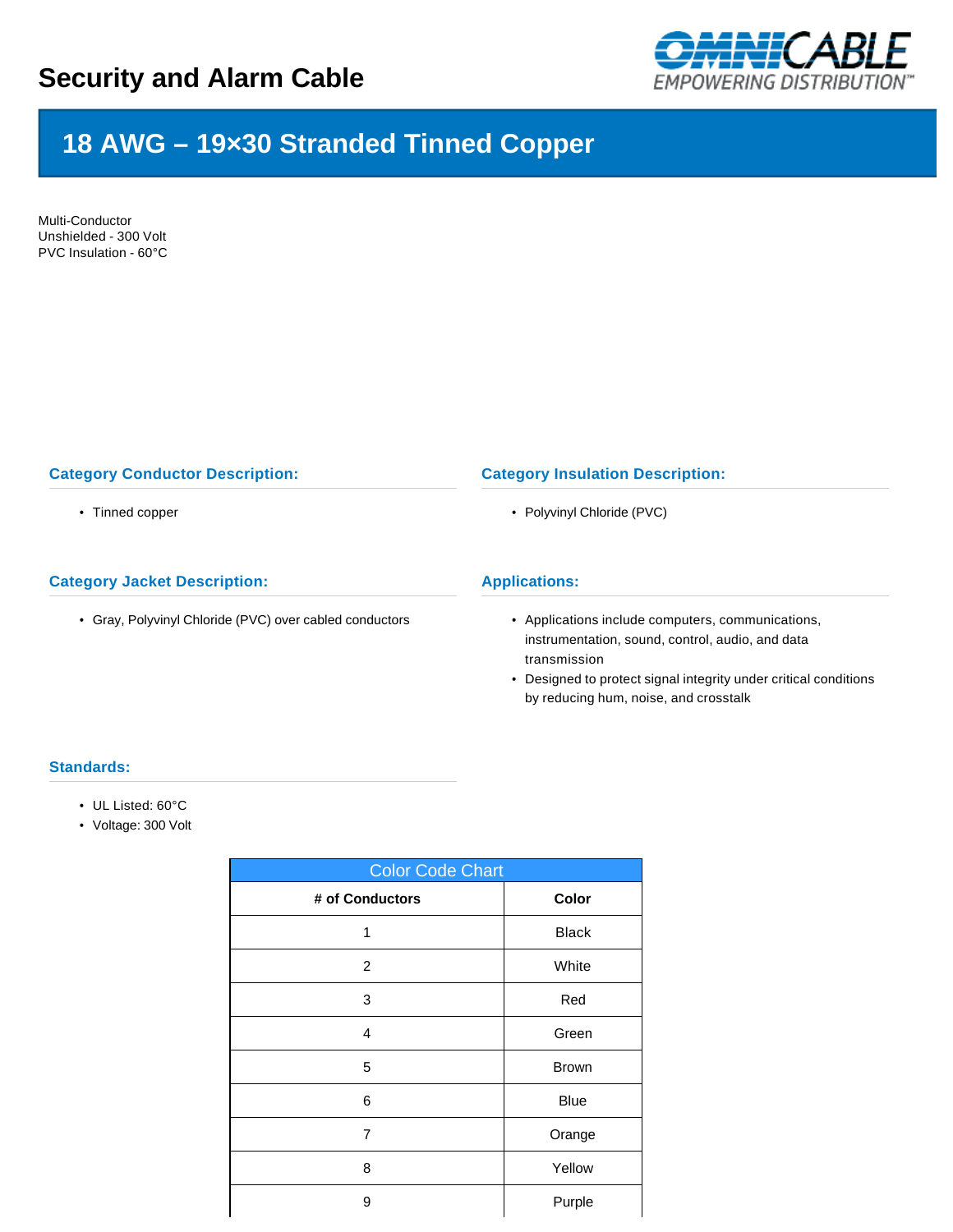| 10 | Gray |
|----|------|
| 11 | Pink |
| 12 | Tan  |